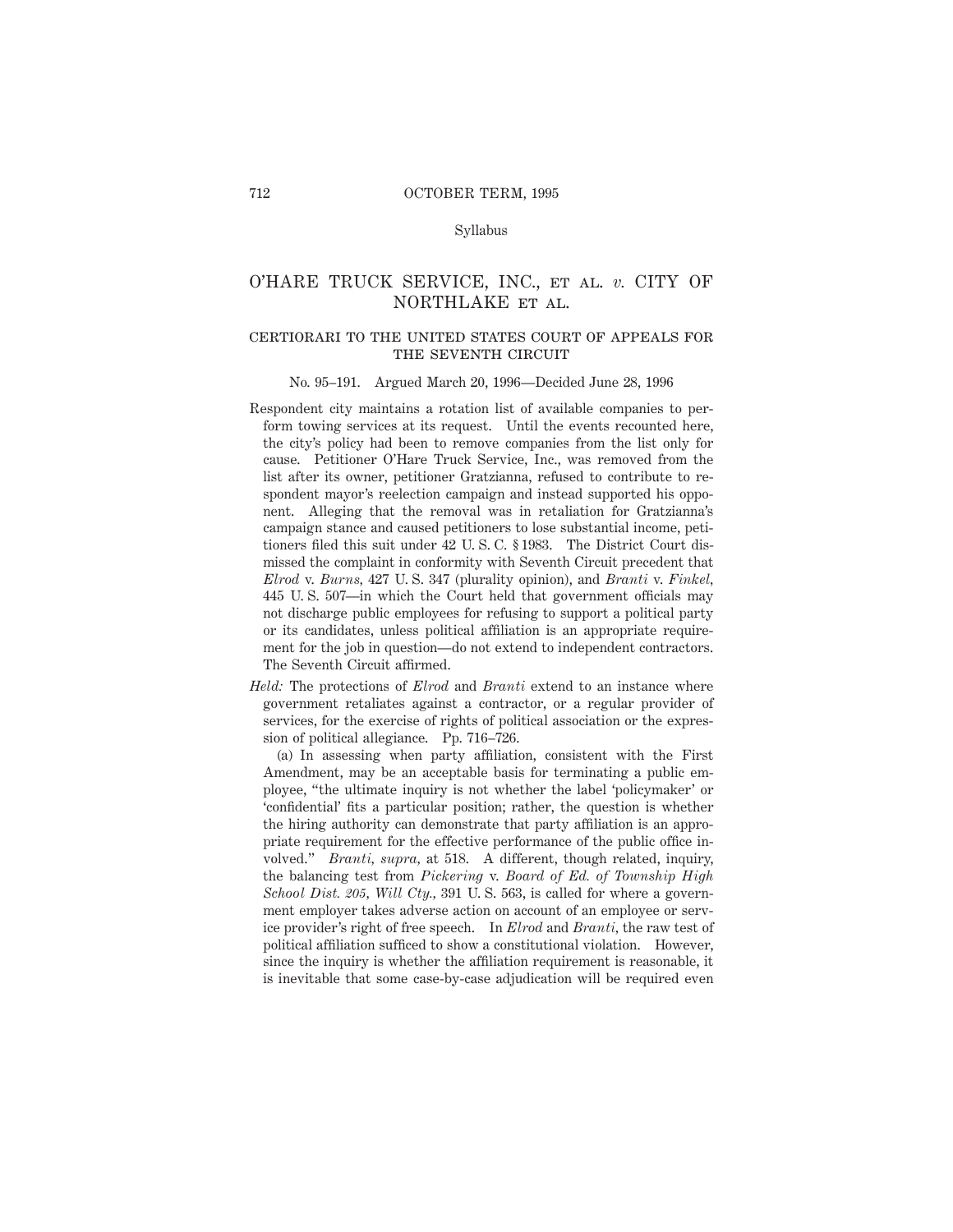#### Syllabus

where political affiliation was the test the government imposed. The analysis will also accommodate cases where instances of the employee's speech or expression are intermixed with a political affiliation requirement. Pp. 716–720.

(b) Despite respondents' argument that the principles of *Elrod* and *Branti* have no force here because an independent contractor's First Amendment rights, unlike a public employee's, must yield to the government's asserted countervailing interest in sustaining a patronage system, this Court cannot accept the proposition that those who perform the government's work outside the formal employment relationship are subject to the direct and specific abridgment of First Amendment rights described in petitioners' complaint. The government may not coerce support in the manner petitioners allege, unless it has some justification beyond dislike of the individual's political association. As respondents offer no other justification for their actions, the complaint states a First Amendment claim. Allowing the constitutional claim to turn on a distinction between employees and independent contractors would invite manipulation by government, which could avoid constitutional liability simply by attaching different labels to particular jobs, *Board of Comm'rs, Wabaunsee Cty.* v. *Umbehr, ante,* at 679. Accord, *Lefkowitz* v. *Turley,* 414 U. S. 70. Respondents present no convincing data to support their speculation that a difference of constitutional magnitude exists because independent contractors are less dependent on the government for income than employees are. There is little reason to suppose that a decision in petitioners' favor will lead to numerous lawsuits. While government officials may terminate at-will relationships, unmodified by any legal constraints, without cause, it does not follow that this discretion can be exercised to impose conditions on expressing, or not expressing, specific political views, see *Perry* v. *Sindermann,* 408 U. S. 593, 597. In view of the large number of legitimate reasons why a contracting decision might be made, fending off baseless First Amendment lawsuits should not consume scarce government resources. If the government terminates its affiliation with a service provider for reasons unrelated to political association, *Mt. Healthy City Bd. of Ed.* v. *Doyle,* 429 U. S. 274, 287, as, for example, where the provider is unreliable, or if the service provider's political "affiliation is an appropriate requirement for the effective performance" of the task in question, *Branti, supra,* at 518, there will be no First Amendment violation. The absolute right to enforce a patronage scheme as a means of retaining control over independent contractors and satisfying government officials' concerns about reliability has not been shown to be a necessary part of a legitimate political system in all instances. This was the determination controlling the Court's decisions in *Elrod, supra,* at 365–368, 372–373,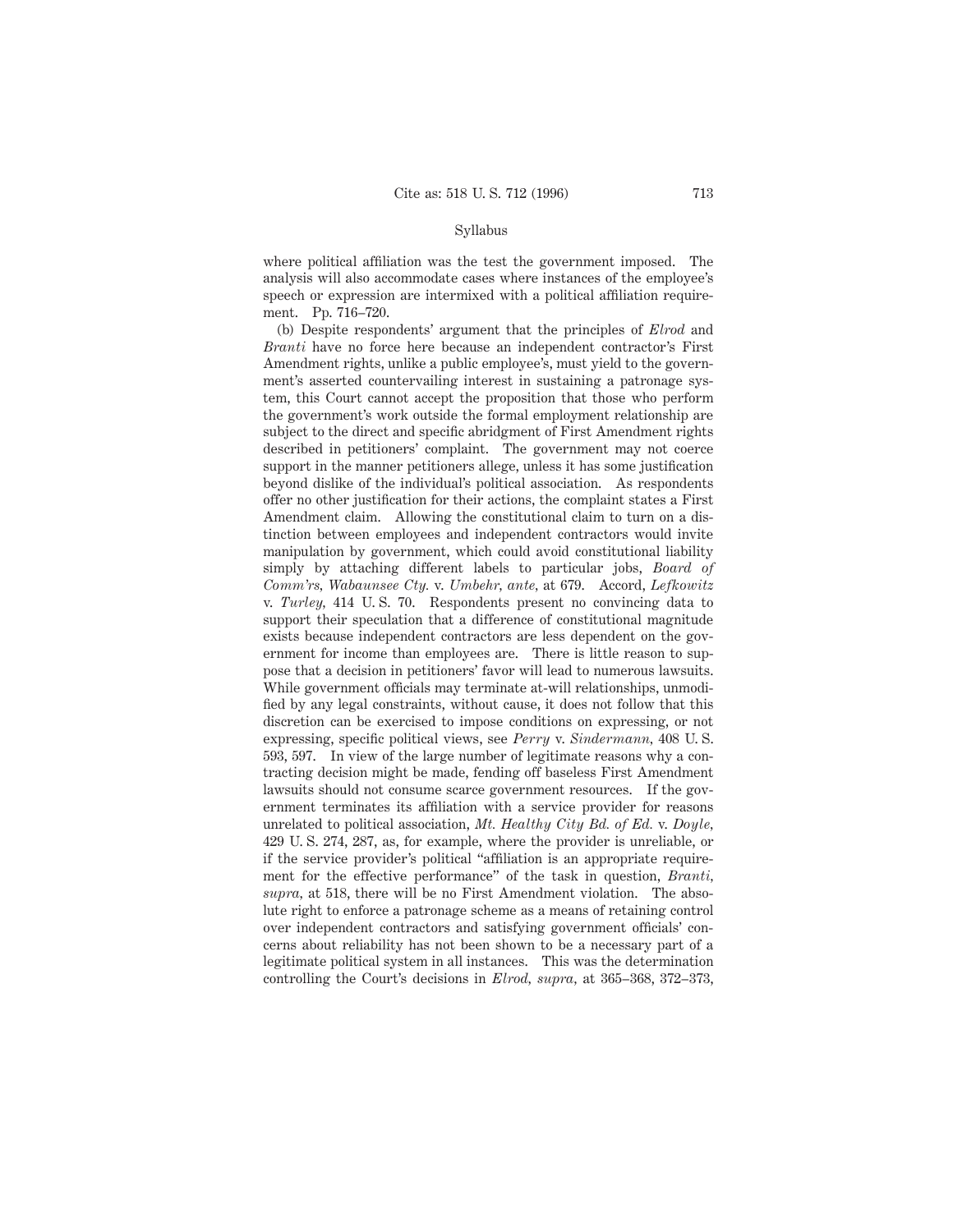## 714 O'HARE TRUCK SERVICE, INC. *v.* CITY OF NORTHLAKE

### Opinion of the Court

and *Branti, supra,* at 518–520. There is no basis for rejecting that reasoning in this context and drawing a line excluding independent contractors from the First Amendment safeguards of political association afforded to employees. Pp. 720–726.

(c) The lower courts, upon such further proceedings as are deemed appropriate, should decide whether the case is governed by the *Elrod-Branti* rule or by the *Pickering* rule. P. 726.

47 F. 3d 883, reversed and remanded.

KENNEDY, J., delivered the opinion of the Court, in which REHNQUIST, C. J., and Stevens, O'Connor, Souter, Ginsburg, and Breyer, JJ., joined. Scalia, J., filed a dissenting opinion, in which Thomas, J., joined, *ante,* p. 686.

*Harvey Grossman* argued the cause for petitioners. With him on the briefs were *Jane M. Whicher, Barbara P. O'Toole, Steven R. Shapiro, Michael P. McGovern, Colleen K. Connell,* and *Marc O. Beem.*

*Gary M. Feiereisel* argued the cause for respondents. With him on the brief was *Frank P. Kasbohm.*\*

# JUSTICE KENNEDY delivered the opinion of the Court.

Government officials may not discharge public employees for refusing to support a political party or its candidates, unless political affiliation is a reasonably appropriate requirement for the job in question. *Elrod* v. *Burns,* 427 U. S. 347 (1976); *Branti* v. *Finkel,* 445 U. S. 507 (1980). We must decide whether the protections of *Elrod* and *Branti* extend to an independent contractor, who, in retaliation for refusing to comply with demands for political support, has a government contract terminated or is removed from an official list of contractors authorized to perform public services. Although the government has broad discretion in formulating its contracting policies, we hold that the protections of *Elrod* and

<sup>\*</sup>*Robert A. Hirsch* filed a brief for the Towing & Recovery Association of America, Inc., as *amicus curiae* urging reversal.

*Jeffrey D. Colman, Edward J. Lewis II,* and *David Jime´nez-Ekman* filed a brief for Illinois State Officials as *amicus curiae* urging affirmance.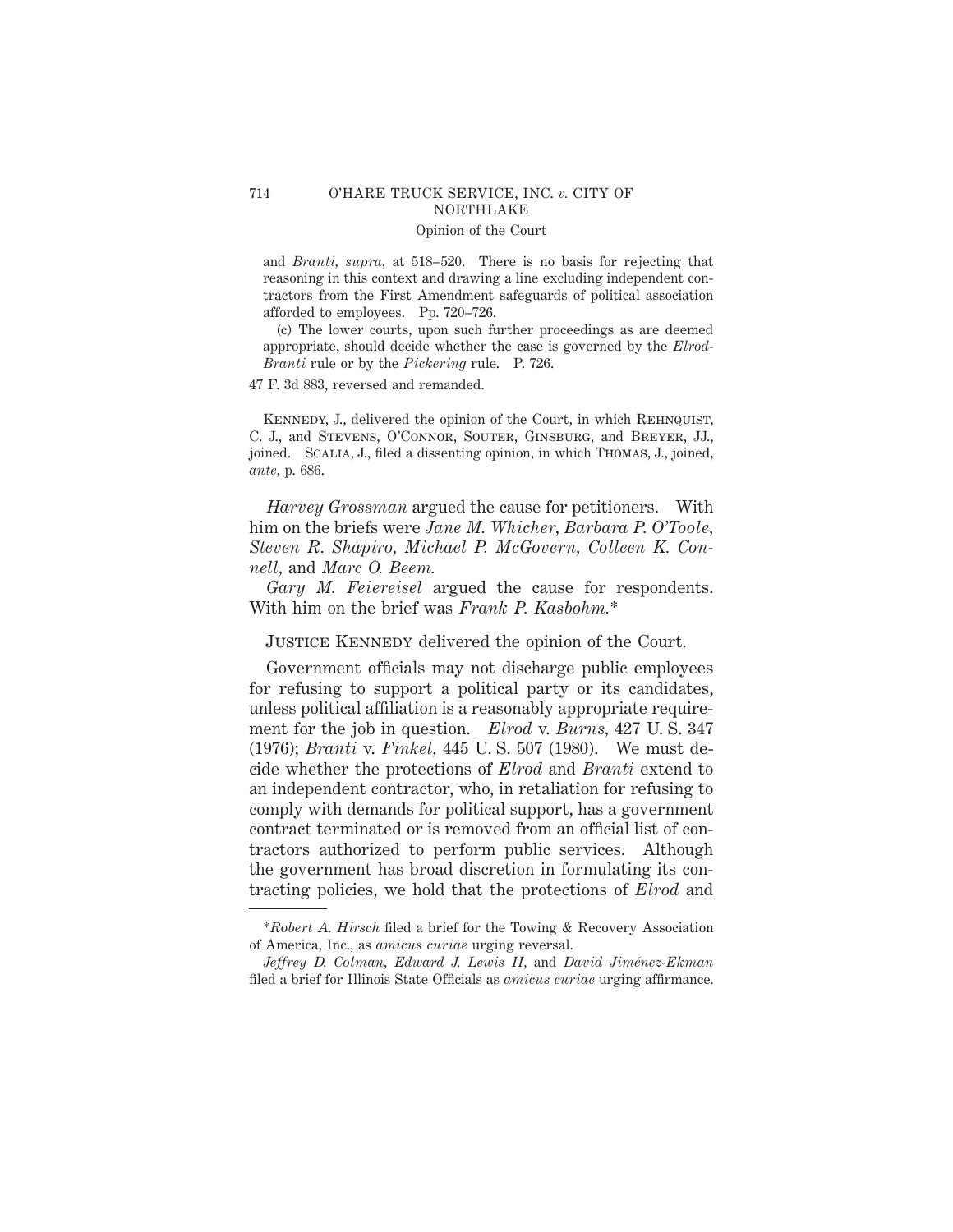*Branti* extend to an instance like the one before us, where government retaliates against a contractor, or a regular provider of services, for the exercise of rights of political association or the expression of political allegiance.

I

The suit having been dismissed by the District Court for failure to state a claim, the complaint's factual allegations are taken as true. *Leatherman* v. *Tarrant County Narcotics Intelligence and Coordination Unit,* 507 U. S. 163, 164 (1993). John Gratzianna is the owner and operator of O'Hare Truck Service, which provides towing services in Cook and DuPage Counties, Illinois. Gratzianna and his company are petitioners here, and we sometimes refer to them as O'Hare.

The city of Northlake, a respondent in this Court, coordinates towing services through its Police Department and for at least 30 years has maintained a rotation list of available towing companies. When the police receive a tow request, they call the company next on the list to provide the service. Until the events recounted here, the city's policy had been to remove a tow truck operator from the rotation list only for cause. O'Hare had been on the list since 1965, performing towing services at the city's request. O'Hare and the city's former Mayor, Gene Doyle, had a mutual understanding that the city would maintain O'Hare's place on the rotation list so long as O'Hare provided good service. In 1989, soon after being elected Northlake's new Mayor, respondent Reid Paxson told Gratzianna he was pleased with O'Hare's work and would continue using and referring its services.

Four years later, when Paxson ran for reelection, his campaign committee asked Gratzianna for a contribution, which Gratzianna refused to make. Gratzianna instead supported the campaign of Paxson's opponent and displayed the opponent's campaign posters at O'Hare's place of business. Soon after, O'Hare was removed from the rotation list. We shall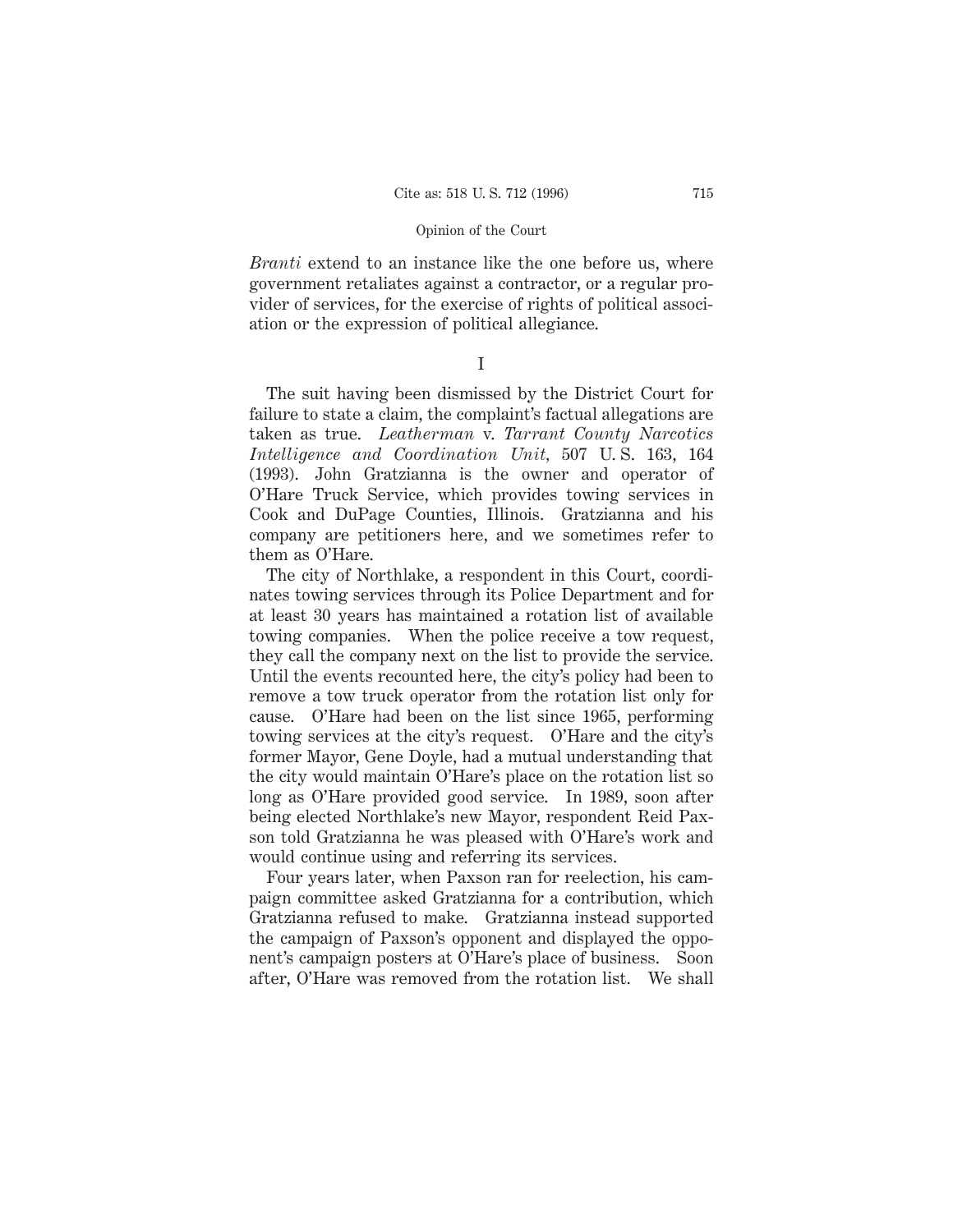assume, as the complaint alleges, that the removal was in retaliation for Gratzianna's stance in the campaign. Petitioners allege the retaliation caused them to lose substantial income.

O'Hare and Gratzianna sued in the United States District Court for the Northern District of Illinois, alleging infringement of First Amendment rights in violation of Rev. Stat. § 1979, 42 U. S. C. § 1983. In conformity with binding Seventh Circuit precedent, which does not extend *Elrod* and *Branti* to independent contractors, see, *e. g., Downtown Auto Parks, Inc.* v. *Milwaukee,* 938 F. 2d 705, cert. denied, 502 U. S. 1005 (1991), the District Court dismissed the complaint, 843 F. Supp. 1231 (1994). The Court of Appeals for the Seventh Circuit affirmed, adhering to the view that "it should be up to the Supreme Court to extend *Elrod.*" 47 F. 3d 883, 885 (1995). (The Court of Appeals also affirmed dismissal of O'Hare's claim that respondents' failure to give it notice of removal from the list or provide a hearing on the matter deprived O'Hare of due process of law. That ruling is not before us.)

The Courts of Appeals take different positions concerning *Elrod* and *Branti*'s applicability to independent contractors. Compare 47 F. 3d 883 (1995) (opinion below); *Horn* v. *Kean,* 796 F. 2d 668 (CA3 1986) (en banc); *Sweeney* v. *Bond,* 669 F. 2d 542 (CA8), cert. denied *sub nom. Schenberg* v. *Bond,* 459 U. S. 878 (1982), with *Blackburn* v. *Marshall,* 42 F. 3d 925 (CA5 1995); *Abercrombie* v. *Catoosa,* 896 F. 2d 1228 (CA10 1990). We granted certiorari to resolve the conflict, 516 U. S. 1020, and now reverse.

## II

The Court has rejected for decades now the proposition that a public employee has no right to a government job and so cannot complain that termination violates First Amendment rights, a doctrine once captured in Justice Holmes' aphorism that although a policeman "may have a constitutional right to talk politics . . . he has no constitutional right to be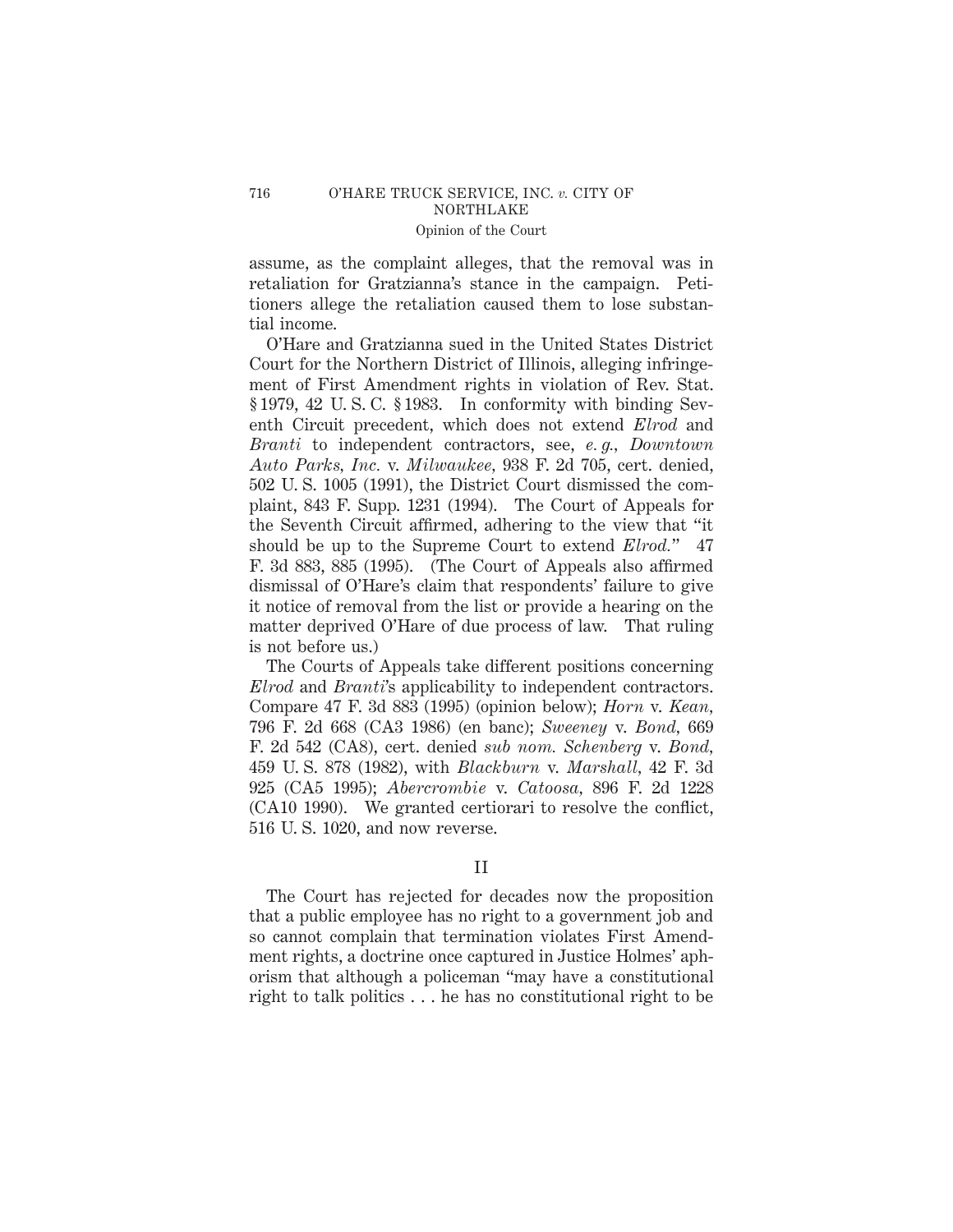a policeman," *McAuliffe* v. *Mayor of New Bedford,* 155 Mass. 216, 220, 29 N. E. 517 (1892). A State may not condition public employment on an employee's exercise of his or her First Amendment rights. See, *e. g., Keyishian* v. *Board of Regents of Univ. of State of N. Y.,* 385 U. S. 589 (1967); *Pickering* v. *Board of Ed. of Township High School Dist. 205, Will Cty.,* 391 U. S. 563 (1968); *Perry* v. *Sindermann,* 408 U. S. 593 (1972). See also *Board of Comm'rs, Wabaunsee Cty.* v. *Umbehr, ante,* at 674–675 (collecting cases). As we have said: "[I]f the government could deny a benefit to a person because of his constitutionally protected speech or associations, his exercise of those freedoms would in effect be penalized and inhibited. This would allow the government to 'produce a result which [it] could not command directly.' Such interference with constitutional rights is impermissible." *Perry* v. *Sindermann, supra,* at 597, quoting *Speiser* v. *Randall,* 357 U. S. 513, 526 (1958). Absent some reasonably appropriate requirement, government may not make public employment subject to the express condition of political beliefs or prescribed expression.

In *Elrod* v. *Burns,* 427 U. S. 347 (1976), we considered whether to apply the principles of the unconstitutional conditions cases to public employees dismissed on account of their political association. In keeping with local tradition, a newly elected county sheriff had discharged non-civil-service employees because they were not members of his political party. It was by no means self-evident whether our First Amendment precedents applied, for as Justice Powell explained in dissent, *id.,* at 377–387, the patronage practices at issue had been sanctioned by history and had been thought by some to contribute to the effective operation of political parties. See also *Branti* v. *Finkel,* 445 U. S., at 522, n. 1, 527–532 (Powell, J., dissenting); *Rutan* v. *Republican Party of Ill.,* 497 U. S. 62, 104–109 (1990) (Scalia, J., dissenting). If indeed those patronage practices fortify the party system, they may serve important First Amendment interests, since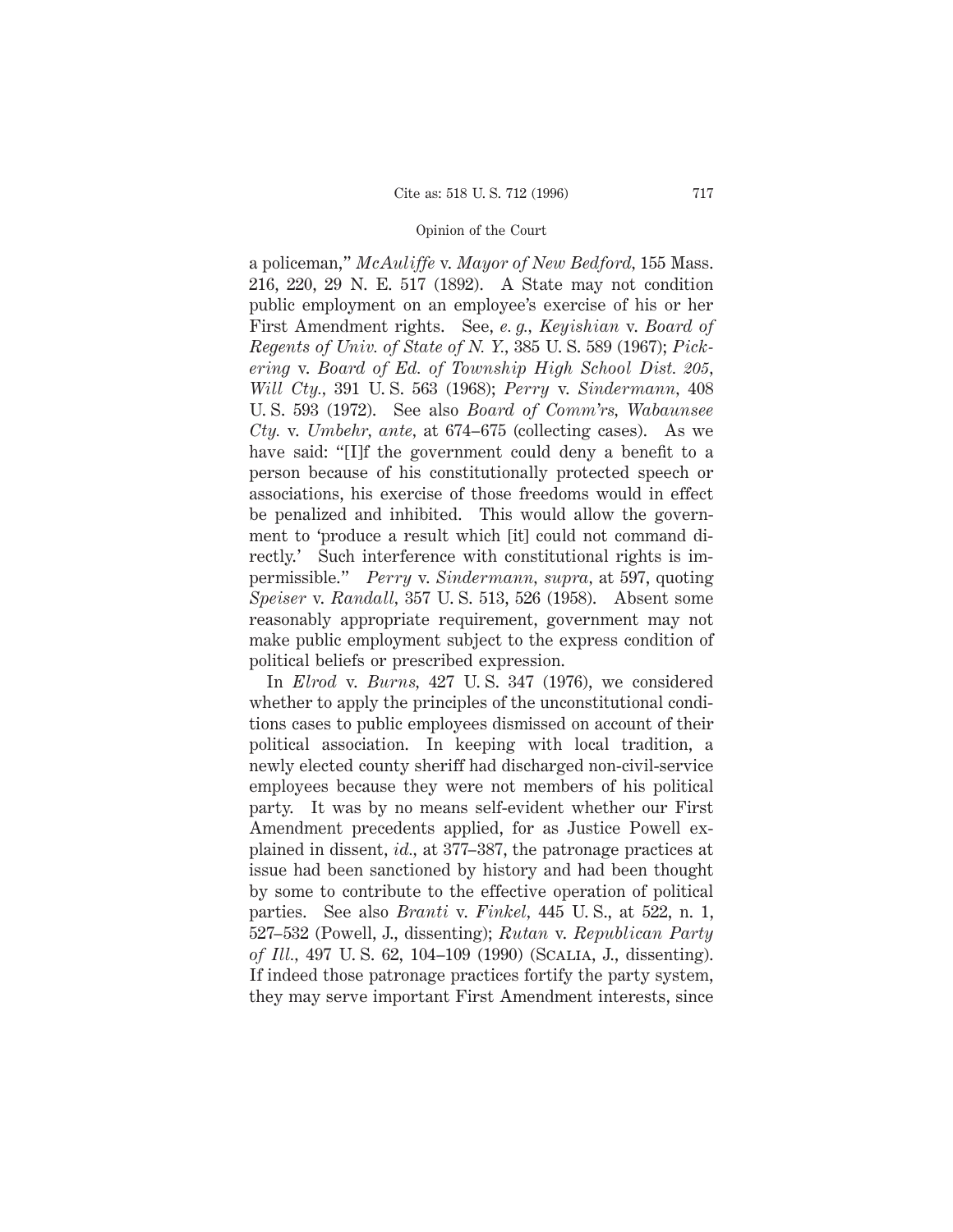parties promote and generate political discourse, see, *e. g., Buckley* v. *Valeo,* 424 U. S. 1, 14–15 (1976) *(per curiam); Democratic Party of United States* v. *Wisconsin ex rel. La Follette,* 450 U. S. 107, 121–122 (1981).

We need not inquire, however, whether patronage promotes the party system or serves instead to entrench parties in power, see *Elrod* v. *Burns, supra,* at 364–373 (plurality opinion); *Rutan* v. *Republican Party of Ill., supra,* at 88–89, n. 4 (Stevens, J., concurring), for *Elrod* and *Branti* establish that patronage does not justify the coercion of a person's political beliefs and associations. Although no opinion in *Elrod* commanded a majority of the Court, five Justices found common ground in the proposition that subjecting a nonconfidential, nonpolicymaking public employee to penalty for exercising rights of political association was tantamount to an unconstitutional condition under *Perry* v. *Sindermann, supra.* See *Elrod* v. *Burns, supra,* at 359 (plurality opinion) ("The threat of dismissal for failure to provide [support for the favored political party] unquestionably inhibits protected belief and association, and dismissal for failure to provide support only penalizes its exercise"); 427 U. S., at 375 (Stewart, J., concurring in judgment) ("The single substantive question involved in this case is whether a nonpolicymaking, nonconfidential government employee can be discharged or threatened with discharge from a job that he is satisfactorily performing upon the sole ground of his political beliefs. I agree with the plurality that he cannot").

Four Terms later, in *Branti* v. *Finkel, supra,* we reaffirmed *Elrod*'s common holding and said government termination of a public employee on account of his political affiliation brings our unconstitutional conditions cases into play, for "[i]f the First Amendment protects a public employee from discharge based on what he has said, it must also protect him from discharge based on what he believes," 445 U. S., at 515. We also modified the standard, announced in the two opinions supporting the *Elrod* judgment, for assess-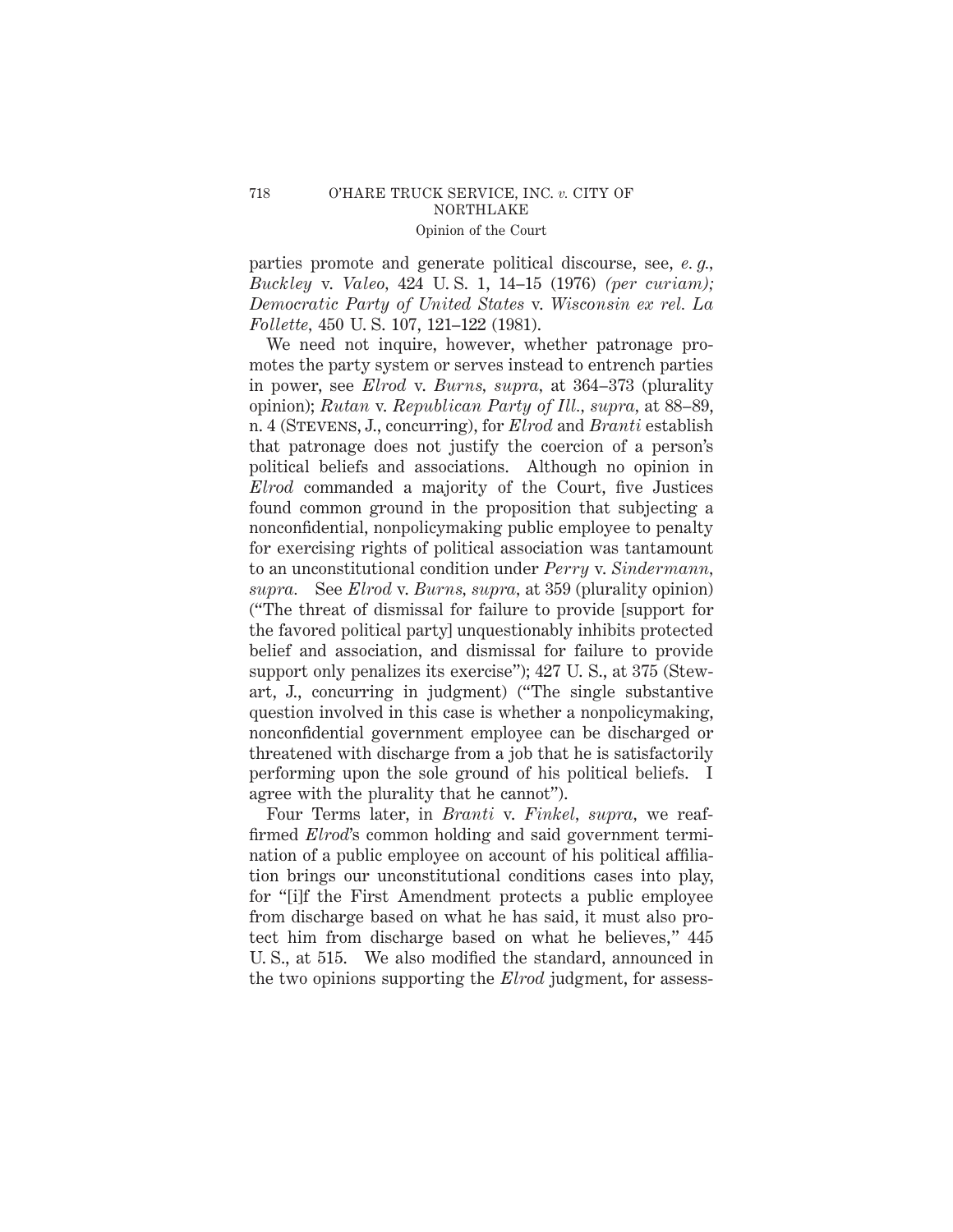ing when party affiliation, consistent with the First Amendment, may be an acceptable basis for terminating a public employee: "[T]he ultimate inquiry is not whether the label 'policymaker' or 'confidential' fits a particular position; rather, the question is whether the hiring authority can demonstrate that party affiliation is an appropriate requirement for the effective performance of the public office involved." 445 U. S., at 518.

Our cases call for a different, though related, inquiry where a government employer takes adverse action on account of an employee or service provider's right of free speech. There, we apply the balancing test from *Pickering* v. *Board of Ed. of Township High School Dist. 205, Will Cty., supra.* See generally *Board of Comm'rs, Wabaunsee Cty.* v. *Umbehr, ante,* at 675–678. *Elrod* and *Branti* involved instances where the raw test of political affiliation sufficed to show a constitutional violation, without the necessity of an inquiry more detailed than asking whether the requirement was appropriate for the employment in question. There is an advantage in so confining the inquiry where political affiliation alone is concerned, for one's beliefs and allegiances ought not to be subject to probing or testing by the government. It is true, on the other hand, as we stated at the outset of our opinion, *supra,* at 714, that the inquiry is whether the affiliation requirement is a reasonable one, so it is inevitable that some case-by-case adjudication will be required even where political affiliation is the test the government has imposed. A reasonableness analysis will also accommodate those many cases, perhaps including the one before us, where specific instances of the employee's speech or expression, which require balancing in the *Pickering* context, are intermixed with a political affiliation requirement. In those cases, the balancing *Pickering* mandates will be inevitable. This case-by-case process will allow the courts to consider the necessity of according to the government the discretion it requires in the administration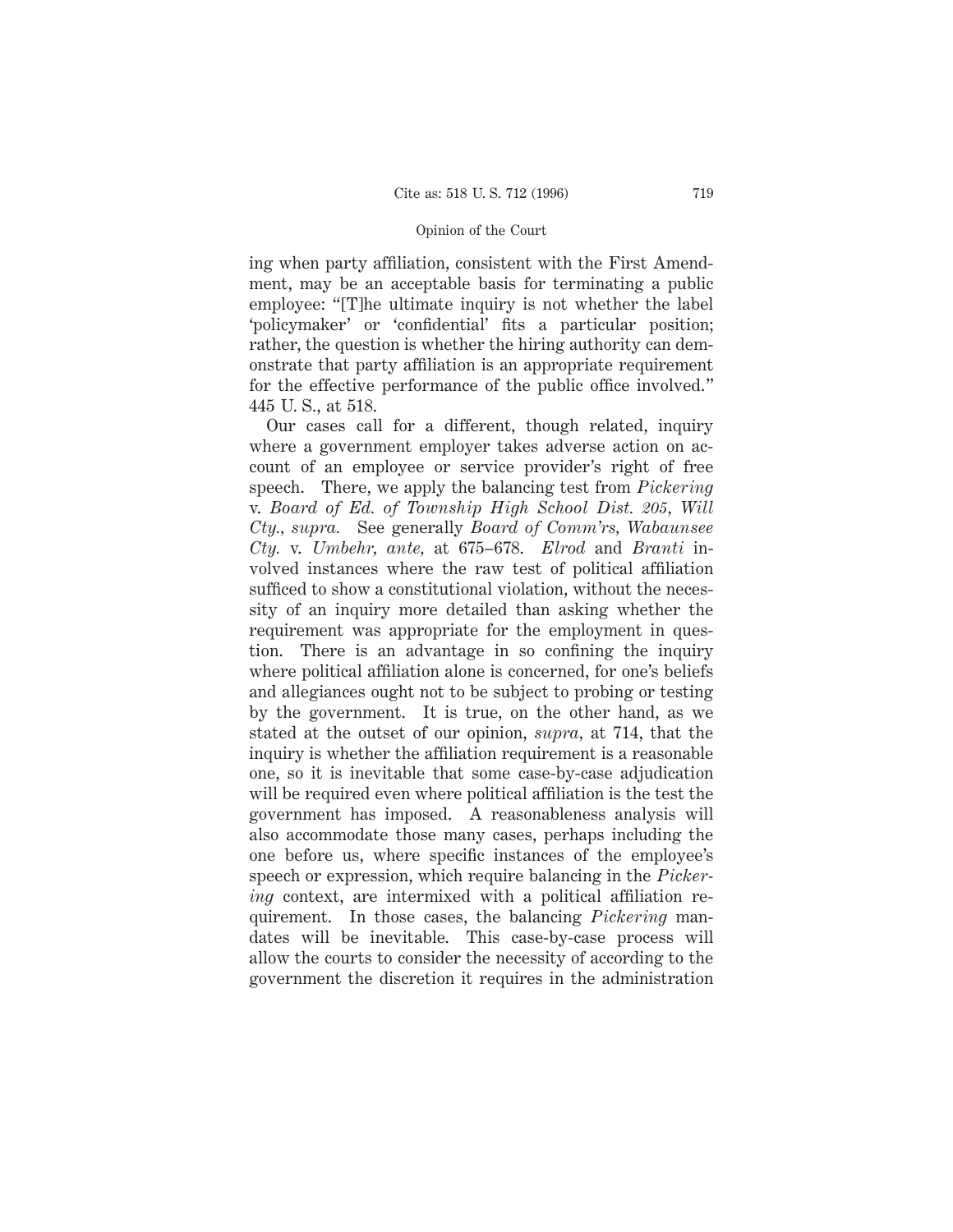## 720 O'HARE TRUCK SERVICE, INC. *v.* CITY OF NORTHLAKE Opinion of the Court

and awarding of contracts over the whole range of public works and the delivery of governmental services.

The Court of Appeals, based on its understanding of the pleadings, considered this simply an affiliation case, and held, based on Circuit precedent, there was no constitutional protection for one who was simply an outside contractor. We consider the case in those same terms, but we disagree with the Court of Appeals' conclusion.

# III

There is no doubt that if Gratzianna had been a public employee whose job was to perform tow truck operations, the city could not have discharged him for refusing to contribute to Paxson's campaign or for supporting his opponent. In *Branti,* we considered it settled that to fire a public employee as a penalty for refusing a request for political and financial support would impose an unconstitutional condition on government employment. See 445 U. S., at 516. Respondents insist the principles of *Elrod* and *Branti* have no force here, arguing that an independent contractor's First Amendment rights, unlike a public employee's, must yield to the government's asserted countervailing interest in sustaining a patronage system. We cannot accept the proposition, however, that those who perform the government's work outside the formal employment relationship are subject to what we conclude is the direct and specific abridgment of First Amendment rights described in this complaint. As respondents offer no justification for their actions, save for insisting on their right to condition a continuing relationship on political fealty, we hold that the complaint states an actionable First Amendment claim.

The complaint alleges imposition of a burden on an individual's right of political association, a concerted effort to coerce its relinquishment. O'Hare was not part of a constituency that must take its chance of being favored or ignored in the larger political process—for example, by residing or doing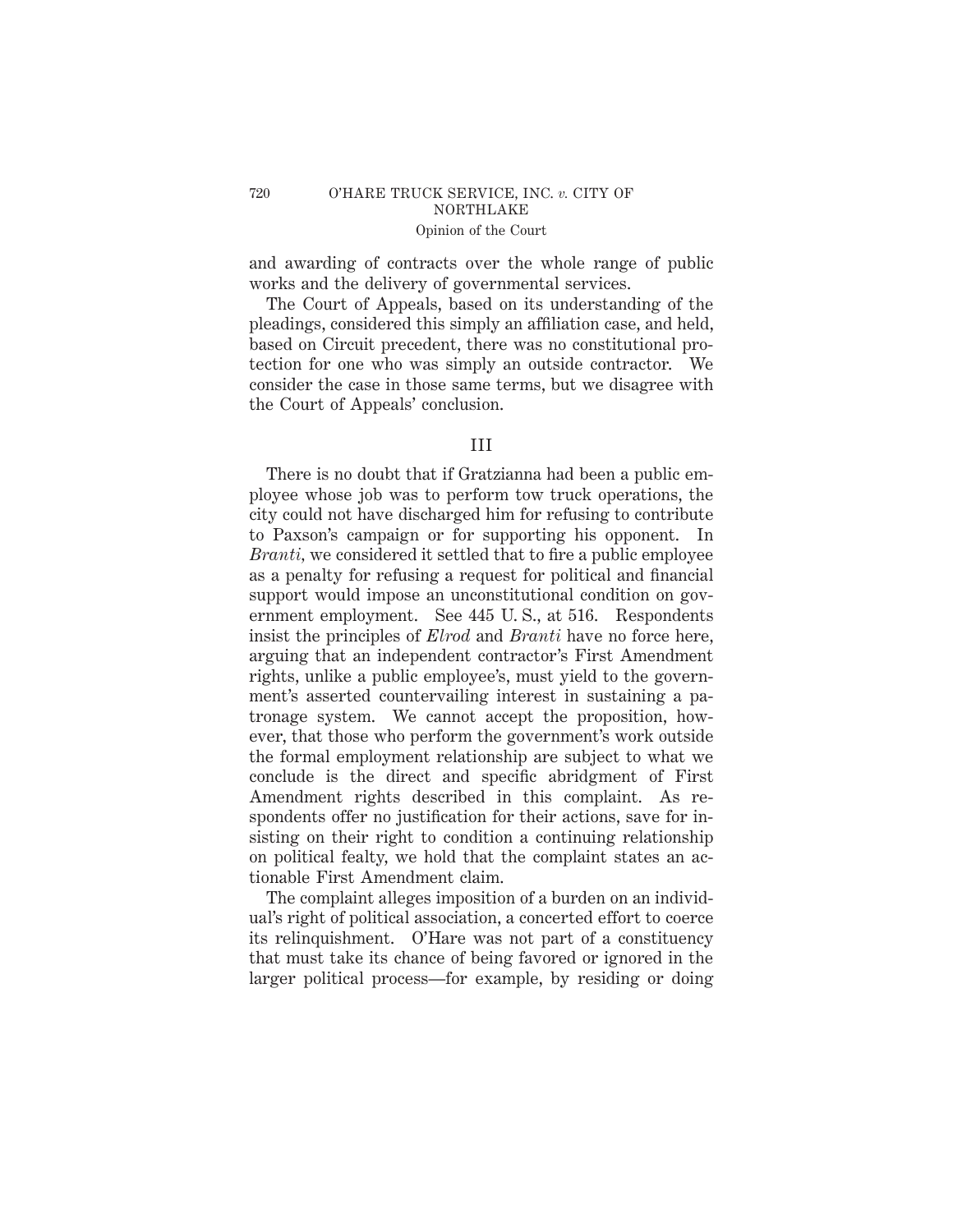business in a region the government rewards or spurns in the construction of public works. Gratzianna instead was targeted with a specific demand for political support. When Gratzianna refused, the city terminated a relationship that, based on longstanding practice, he had reason to believe would continue. We see nothing to distinguish this from the coercion exercised in our other unconstitutional conditions cases. See, *e. g., Keyishian* v. *Board of Regents of Univ. of State of N. Y.,* 385 U. S. 589 (1967) (teaching position conditioned upon nonmembership in "subversive" organizations); *Perry* v. *Sindermann,* 408 U. S. 593 (1972) (teaching position conditioned upon not criticizing college administration). Had Paxson or his backers solicited the contribution as a *quid pro quo* for not terminating O'Hare's arrangement with the city, they might well have violated criminal bribery statutes. Cf. Ill. Comp. Stat., ch. 720, §§ 5/33–1, 5/33–3; ch. 65, § 5/4–8–2 (1994). That Paxson may have steered clear of criminal liability, however, does little to diminish the attempted coercion of Gratzianna's political association, enforced by a tangible punishment. Our cases make clear that the government may not coerce support in this manner, unless it has some justification beyond dislike of the individual's political association. See, *e. g., Branti* v. *Finkel,* 445 U. S., at 516–517.

Respondents say this case is different because it involves a claim by an independent contractor. We are not persuaded. A rigid rule "giv[ing] the government *carte blanche* to terminate independent contractors for exercising First Amendment rights . . . would leave [those] rights unduly dependent on whether state law labels a government service provider's contract as a contract of employment or a contract for services, a distinction which is at best a very poor proxy for the interests at stake." *Board of Comm'rs, Wabaunsee Cty.* v. *Umbehr, ante,* at 679. It is true that the distinction between employees and independent contractors has deep roots in our legal tradition, see, *e. g.,* 9 W. Jaeger,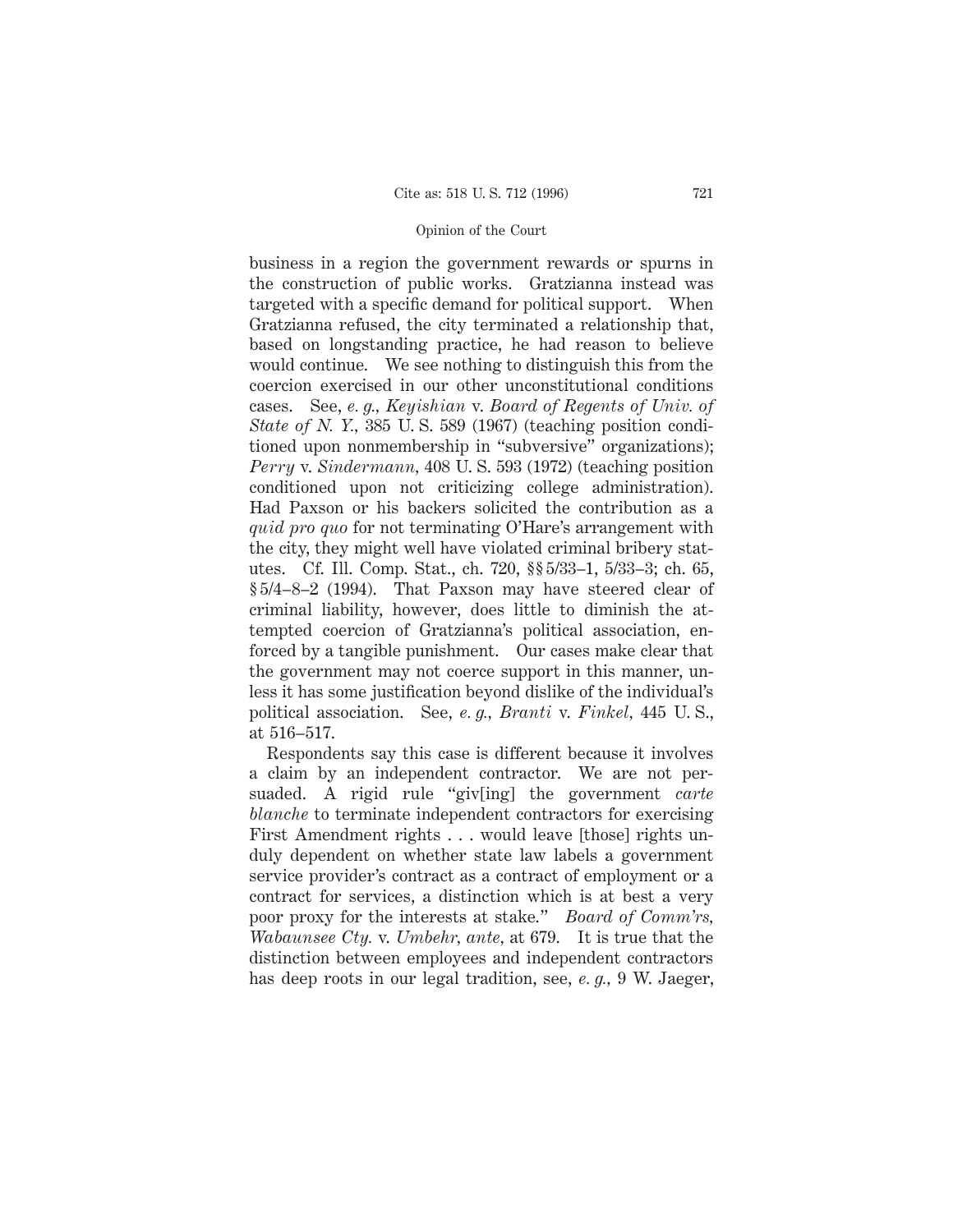Williston on Contracts § 1012A (3d ed. 1967); 1 Restatement of Agency §§ 2, 220 (1933), and often serves as a line of demarcation for differential treatment of individuals who otherwise may be situated in similar positions, see, *e. g., Community for Creative Non-Violence* v. *Reid,* 490 U. S. 730 (1989); *Nationwide Mut. Ins. Co.* v. *Darden,* 503 U. S. 318 (1992); 2 Restatement (Second) of Torts § 409 (1964). We see no reason, however, why the constitutional claim here should turn on the distinction, which is, in the main, a creature of the common law of agency and torts. Recognizing the distinction in these circumstances would invite manipulation by government, which could avoid constitutional liability simply by attaching different labels to particular jobs, *Board of Comm'rs, Wabaunsee Cty.* v. *Umbehr, ante,* at 679. The fact of interference here is not altered by the circumstance that the victims are not classified as employees.

Our conclusion is in accord with *Lefkowitz* v. *Turley,* 414 U. S. 70 (1973), where independent contractor status did not suffice to allow government to insist upon a waiver of the Fifth Amendment's privilege against self-incrimination. After reviewing our rulings extending the Fifth Amendment's privilege to government employees, we said that "[w]e fail to see a difference of constitutional magnitude between the threat of job loss to an employee of the State, and a threat of loss of contracts to a contractor." *Id.,* at 83.

Some Courts of Appeals, refusing to extend *Elrod* and *Branti* to independent contractors, find "a difference of constitutional magnitude" in the relative degree to which employees and contractors depend on government sources for their income. See *LaFalce* v. *Houston,* 712 F. 2d 292, 294 (CA7 1983) ("An independent contractor would tend we imagine to feel a somewhat lesser sense of dependency"), cert. denied, 464 U. S. 1044 (1984); *Horn* v. *Kean,* 796 F. 2d, at 675 (same). Respondents present no convincing data to support this speculation, however, and we doubt it is true for many service providers who come under the formal clas-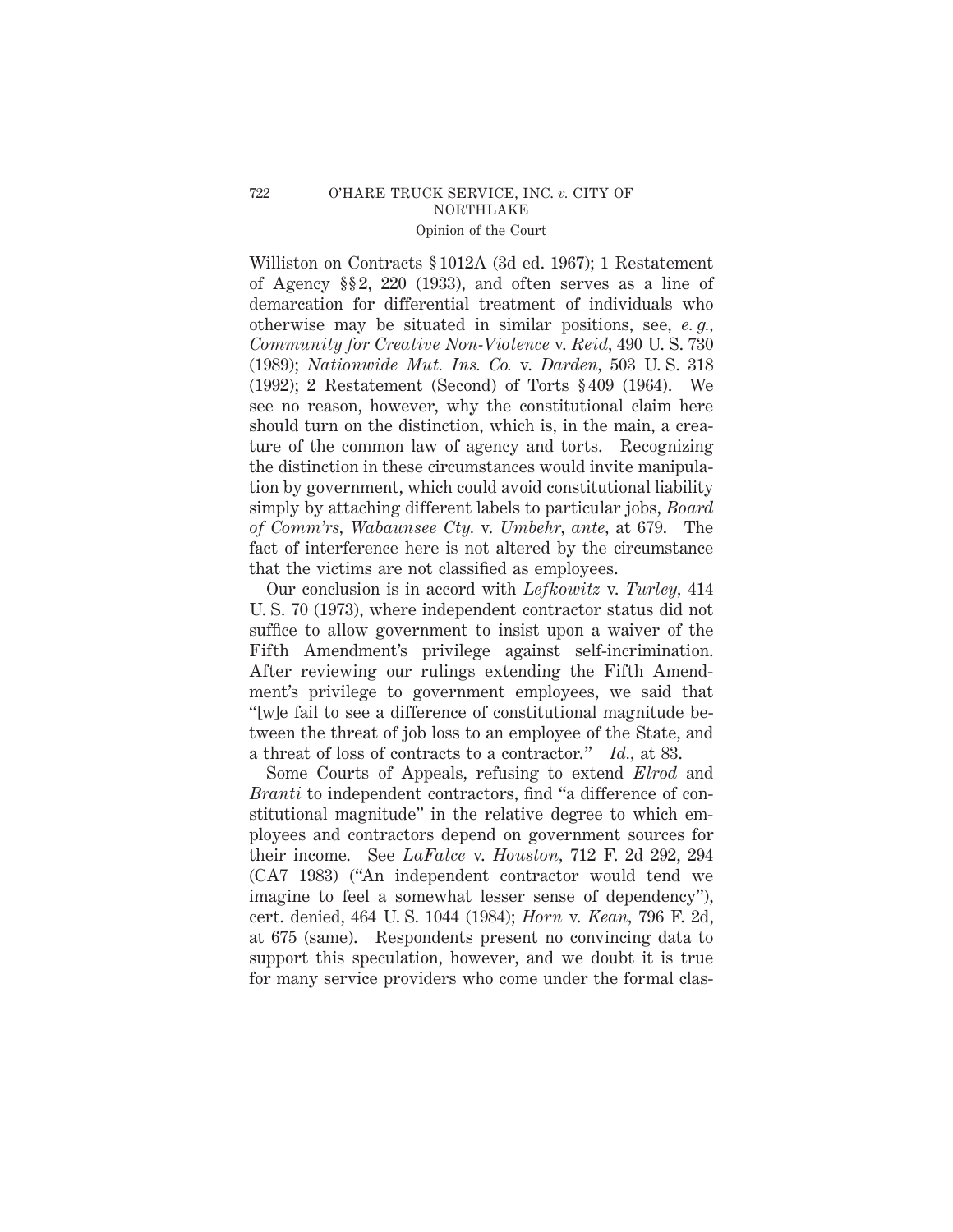sification of "independent contractor," cf., *e. g., Havekost* v. *United States Dept. of Navy,* 925 F. 2d 316 (CA9 1991) (worker was licensed grocery bagger at Navy commissary). The only statistics presented to us in the briefs are relevant to tow truck services, and these data point the other way. A national association of towing and recovery service operators, appearing as *amicus,* estimates that 75 percent of towing companies provide services in connection with government requests, the referrals generating between 30 and 60 percent of their gross revenues. Brief for Towing & Recovery Assn. of America, Inc., as *Amicus Curiae* 9. Petitioners, furthermore, allege a loss of substantial income due to their termination.

Perhaps some contractors are so independent from government support that the threat of losing business would be ineffective to coerce them to abandon political activities. The same might be true of certain public employees, however; they, too, might find work elsewhere if they lose their government jobs. If results were to turn on these sorts of distinctions, courts would have to inquire into the extent to which the government dominates various job markets as employer or as contractor. We have been, and we remain, unwilling to send courts down that path. See, *e. g., Perry* v. *Sindermann, supra,* at 597–598. Courts are not well suited to the task of measuring levels of employee dependence, but there is a more fundamental concern. Independent contractors, as well as public employees, are entitled to protest wrongful government interference with their rights of speech and association.

Some Courts of Appeals surmise that independent contractors doing business with the government "are political hermaphrodites," *LaFalce* v. *Houston, supra,* at 294, who find it in their self-interest to stay on good terms with both major political parties and so are not at great risk of retaliation for political association. The facts here, if the allegations in the complaint are true, indicate this dubious course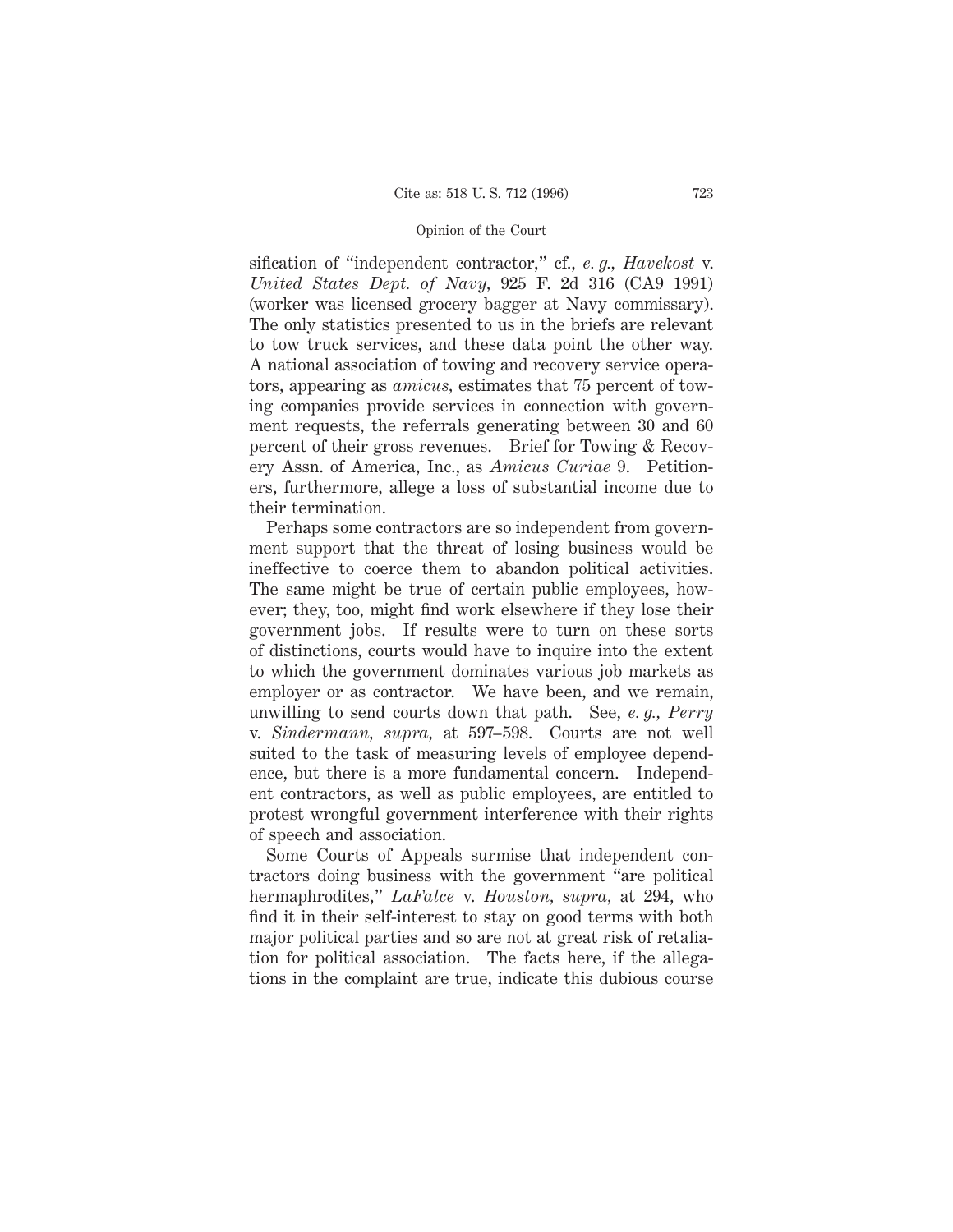of action may not be followed by many small independent contractors who are either unable or unwilling to maintain close ties to all the organized political forces in their communities. In all events, even if some independent contractors adjust to their precarious position by currying favor with diverse political parties, the question here concerns coercive government action taken against those who do not. That some citizens find a way to mitigate governmental overreaching, or refrain from complaining, does not excuse wrongs done to those who exercise their rights.

Respondents argue that any decision in O'Hare's favor will lead to numerous lawsuits, which will interfere with the sound administration of government contracting. We have little reason to accept the assessment. The *amicus* brief filed on behalf of respondents' position represents that in the six years since our opinion in *Rutan* v. *Republican Party of Ill.,* 497 U. S. 62 (1990), which extended *Elrod* and *Branti* to public employment promotion, transfer, recall, and hiring decisions based on political affiliation, only 18 suits alleging First Amendment violations in employment decisions have been filed against Illinois state officials, Brief for Illinois State Officials as *Amicus Curiae* 3. Furthermore, we have found no reported case in the Tenth Circuit involving a First Amendment patronage claim by an independent contractor in the six years since its Court of Appeals first recognized such claims, see *Abercrombie* v. *Catoosa,* 896 F. 2d 1228 (1990). We have no reason to believe that governments cannot bear a like burden in defending against suits alleging the denial of First Amendment freedoms to public contractors, and we doubt that our decision today will lead to the imposition of a more extensive burden.

Cities and other governmental entities make a wide range of decisions in the course of contracting for goods and services. The Constitution accords government officials a large measure of freedom as they exercise the discretion inherent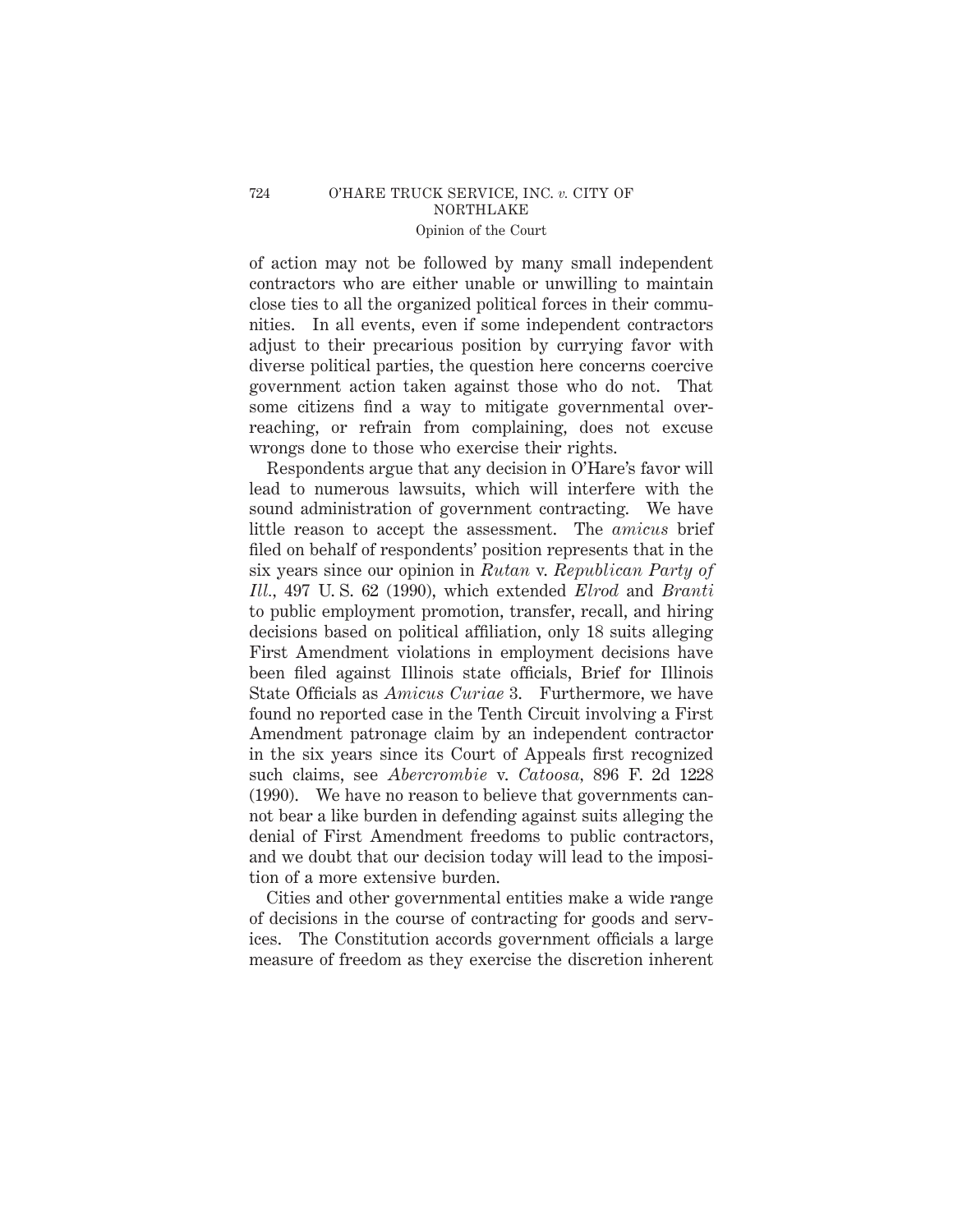in making these decisions. *Board of Comm'rs, Wabaunsee Cty.* v. *Umbehr, ante,* at 674. Interests of economy may lead a governmental entity to retain existing contractors or terminate them in favor of new ones without the costs and complexities of competitive bidding. A government official might offer a satisfactory justification, unrelated to the suppression of speech or associational rights, for either course of action. The first may allow the government to maintain stability, reward good performance, deal with known and reliable persons, or ensure the uninterrupted supply of goods or services; the second may help to stimulate competition, encourage experimentation with new contractors, or avoid the appearance of favoritism. These are choices and policy considerations that ought to remain open to government officials when deciding to contract with some firms and not others, provided of course the asserted justifications are not the pretext for some improper practice. In view of the large number of legitimate reasons why a contracting decision might be made, fending off baseless First Amendment lawsuits should not consume scarce government resources. If the government terminates its affiliation with a service provider for reasons unrelated to political association, *Mt. Healthy City Bd. of Ed.* v. *Doyle,* 429 U. S. 274, 287 (1977), as, for example, where the provider is unreliable, or if the service provider's political "affiliation is an appropriate requirement for the effective performance" of the task in question, *Branti* v. *Finkel,* 445 U. S., at 518, there will be no First Amendment violation.

Respondents' theory, in essence, is that no justification is needed for their actions, since government officials are entitled, in the exercise of their political authority, to sever relations with an outside contractor for any reason including punishment for political opposition. Government officials may indeed terminate at-will relationships, unmodified by any legal constraints, without cause; but it does not follow